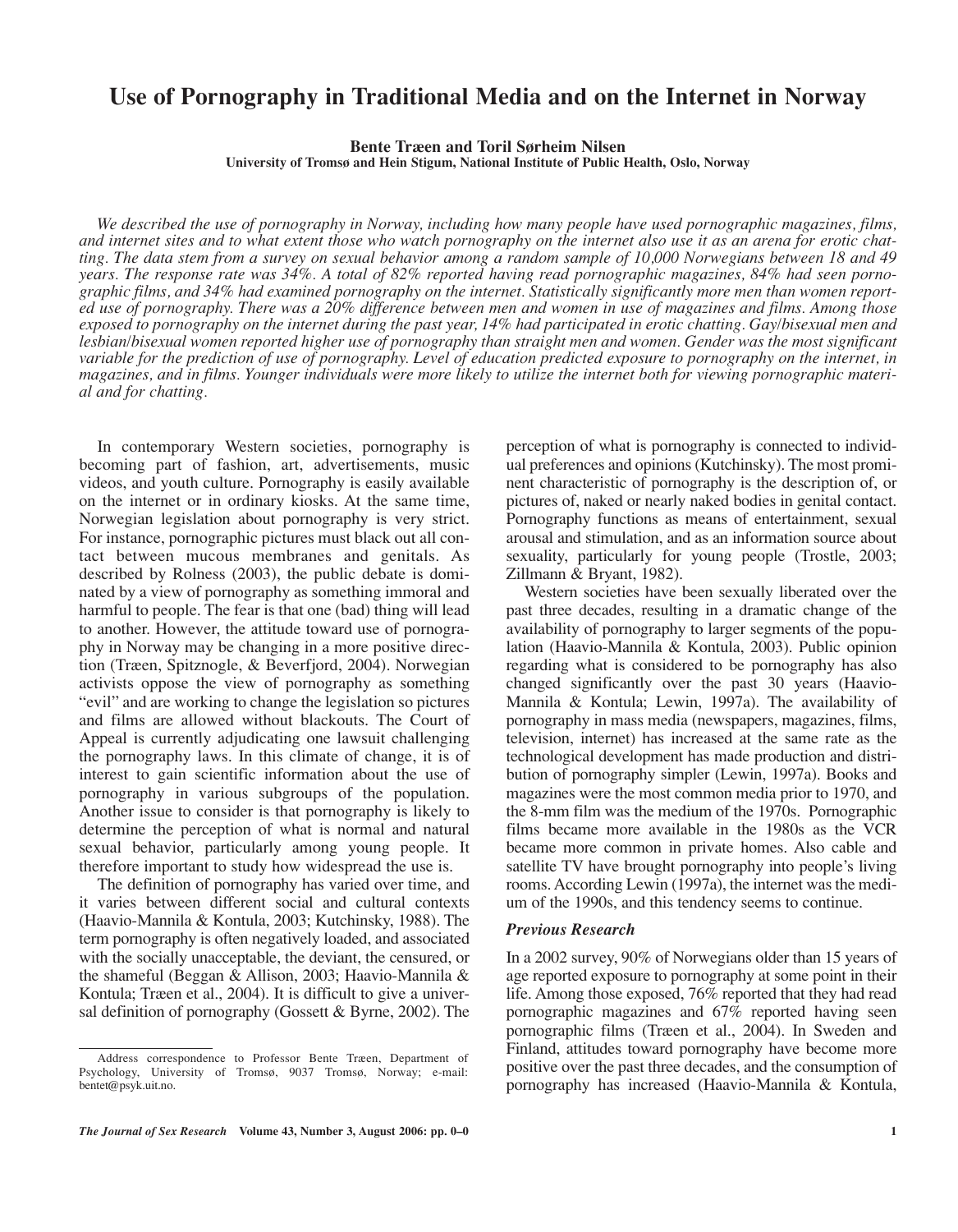2003; Lewin, 1997a). From 1967 to 1996, the use of pornographic magazines was reduced in Sweden, while the use of porn films increased (Lewin, 1997a). Haavio-Mannila and Kontula found that the use of pornography in Finland decreased from 1971 to 1992 and then increased from 1992 to 1999. In all three studies, use of pornography varied with gender, age, and level of education.

Lewin (1997a) found that nearly 20% of Swedish women had seen a pornographic film during the past 12 months, and the majority of them had seen the film in the company of others. About 50% of the men said they had seen the film alone. Use of pornography also varied according to age, social class, and marital status. Younger persons, men in the lower social classes, and single men reported the highest consumption (Lewin, 1997a). Single women, on the other hand, had the lowest consumption of pornography. The results from the Finnish study showed that married persons, and single women, used less pornography than single men (Haavio-Mannila & Kontula, 2003). This indicates that the woman's partner is essential for her use of pornography (Haavio-Mannila & Kontula; Lewin, 1997a). In the Swedish survey, there was a positive relationship between number of sex partners during the past year and number of pornographic films seen in the same period (Lewin, 1997a). Use of pornography seemed to be an activity for highly sexually active individuals in Finland (Haavio-Mannila & Kontula).

The percentage of Norwegians who use the internet daily has increased from 7% in 1997 to 42% in 2003, and the most frequent users are young men and people with high education (Central Bureau of Statistics, 2003). The internet has increased the availability of sexually explicit material dramatically (Brown, 2002; Griffin-Shelley, 2003). Neither the Swedish survey from 1996 nor the Finnish survey from 1999 measured use of pornography on the internet. About 24% of Norwegians 15 years or older reported having watched pornography on the internet (Træen et al., 2004). Cooper, Månsson, Danebeck, Tikkanen, & Ross (2003) carried out a study on sexual activity on the internet in a Swedish sample recruited from a website. The results showed that 69% of the men and 20% of the women reported exposure to pornography on the internet. A higher percentage of younger women used the internet to watch erotica than older women. The percentage of men who reported using the internet to find a partner increased with age. Similarly, Goodson, McCormick, and Evans (2001) found that 44% of American students had watched pornography on the internet, and there were significant gender differences in use.

On the internet it is possible to find sexual material for every preference (Leiblum, 2001). The three most important motives for exploring sex on the internet are to become sexually aroused, curiosity, and to improve the sex life with a partner in the real life (Goodson et al., 2001). Sexual activity on the internet comprise activities related to finding partners, watching erotica (Cooper et al., 2003), participating in erotic chatting, buying sex toys, seeking

help for sexual problems, or having cybersex (Cooper & Griffin-Shelley, 2002). The internet is an arena where people can explore their own sexuality without physical interaction and can act out fantasies in a secure context. Sexual meetings on the internet may thus function as an intermediate station between fantasy and realization of fantasies. Furthermore, the person may choose identity and experiment with playing different roles and personalities in a manner not possible elsewhere (Ferree, 2003; Leiblum, 2001; McKenna & Bargh, 2000).

Research has indicated that people tend to be more honest and personal with people they meet anonymously on the internet (e.g., Bargh & McKenna, 2004). This implies that in these types of relationships, intimacy may be developed more quickly that in real-life relationships (Ferree, 2003; McKenna & Bargh, 2000). According to Bargh and McKenna the evidence suggest that the internet facilitates the formation of new intimate relationships between people within a relatively safe social setting. This may also be why an increasing number of people present their sexual preferences on the internet. As a consequence, a transformation of sexual practise and culture may occur (Cooper, 2002; Cooper & Griffin-Shelley, 2002; Gossett & Byrne, 2002).

Ferree (2003) separated two categories of sexual activity on the internet: individual (watching porn, reading erotic texts) and interactive activity (e-mail exchange, erotic chat channels, cybersex). It seems the majority of women who use the internet as a sexual arena prefer interactive forms of sexual activity. Men seem to prefer watching pornography alone (Cooper et al, 2003; Ferree, 2003). In Goodson et al.'s (2001) study among students, a higher number of persons said they had been silent observers (26%) than active participants (13%) in erotic chat rooms.

Throughout history, gay/bisexual men and lesbian/bisexual women have created their own meeting places, also to increase the pool of possible partners (Luria, Friedman, & Rose, 1987; Tikkanen & Ross, 2003). Most of these arenas have been situated in larger cities. There are indications that the internet has gained influence as a meeting place for gay/bi men, lesbian/bi women, and transsexuals (Heinz, Gu, Inuzuka, & Zender, 2002; Tikkanen & Ross, 2003). To some extent, the internet seems to have replaced gay bars as the primary dating arena (Benotsch, Kalichman, & Cage, 2002). The pool of potential partners is larger on the internet than on most other social arenas (Benotsch et al, 2002; Tikkanen & Ross, 2003), and gay/bi men and lesbian/bi women may also find information about where they can meet potential partners near to their homes (Munt, Bassett, & O'Riordan, 2002).

There are few studies of lesbian women's internet behavior. On the other hand, we have more knowledge about gay/bi men's user habits. It is assumed that gay men use the internet more than other groups (Braun-Harvey, 2003). Nearly 50% of a sample of gay Swedish men reported using the internet to look for a sex partner or for sexual stimulation (Tikkanen & Ross, 2000). It seems common for gay/bisexual men to arrange sexual meetings with persons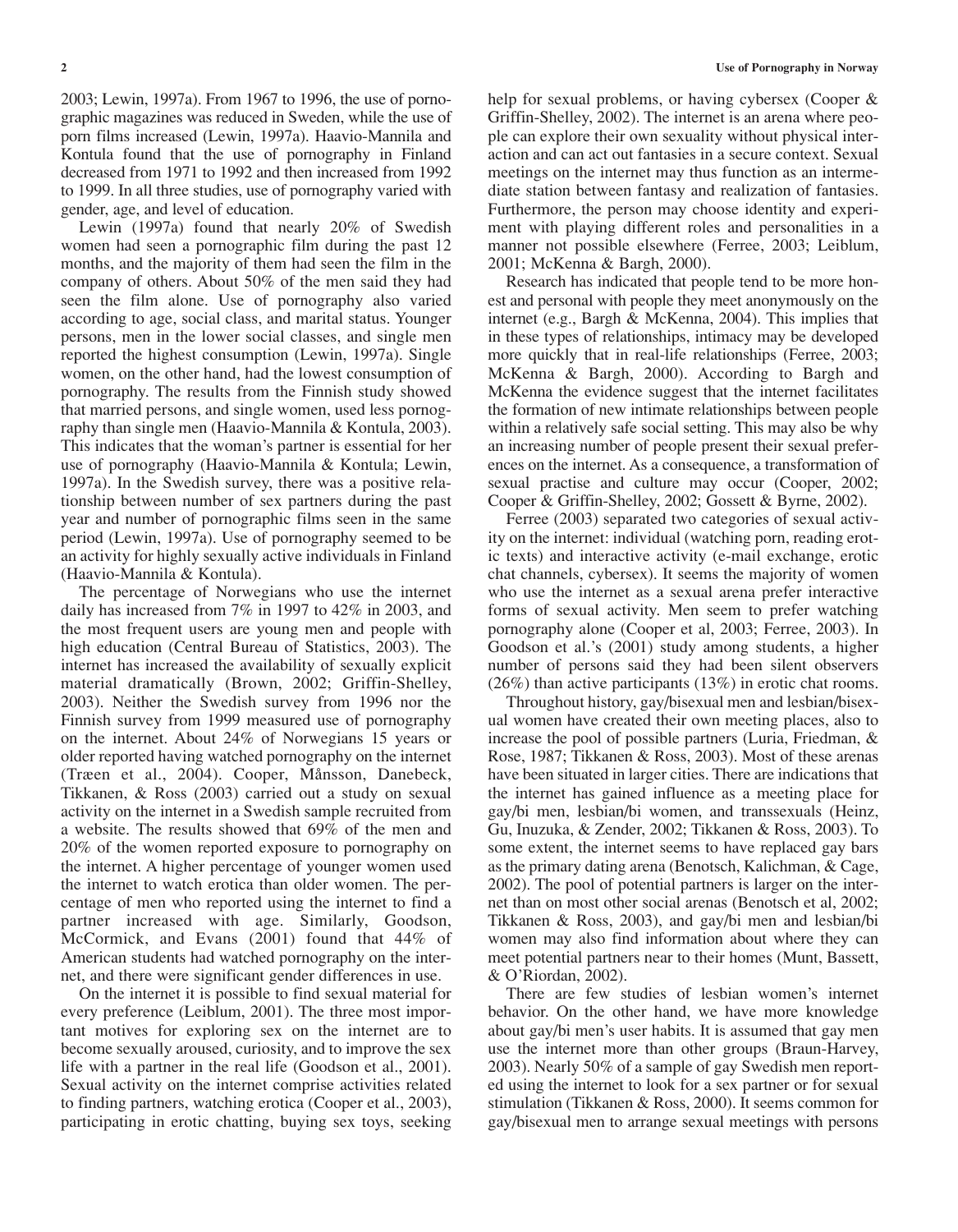met on the internet (Benotsch et al., 2002; Lau, Kim, Lau, & Tsui, 2003; Tikkanen & Ross, 2000, 2003).

## *Purpose*

The aim of present study is to describe the use of pornography in traditional (magazines, films) and newer (internet) mass media in various subgroups of the Norwegian population. Secondly, the relationship between social background factors and use of pornography is examined. The last purpose of this paper was to determine to what extent Norwegians use the internet as an arena for erotic chatting.

## **METHOD**

In 2002, a random sample of 10,000 Norwegians between 18 and 49 years of age were drawn from the population register by the Central Bureau of Statistics to participate in a sexual behavior survey. The data collection was carried out by means of anonymous, mailed, self-administered questionnaires sent via regular mail. This survey was the forth in a series of studies with five-year intervals conducted by the National Institute of Public Health in Norway. The 2002 survey included many of the same questions used in the previous studies (e.g., Stigum, 1997). The questionnaire covered topics such as sociodemographic background, age at first sexual intercourse, number of partners, use of contraception, abortion, and experience of group sex. Scales measuring self-esteem, locus of control, and attitudes were also included.

One reminder was sent to all individuals in the study two weeks after the first contact. A total of 3,387 persons returned the questionnaires; 148 questionnaires were returned unopened due to unknown address and no available forwarding address. Extracting these persons from the overall sample, this gives a net sample of 9,852 persons. On this basis, the overall response rate was 34.4%.

The sample was comprised of 59% women. The mean age of the respondents was 33.7 years. Seven percent of the sample reported having 9 years or less education, 29% reported 10-12 years of education, 25% had 13-14 years, and 38% reported 15 years or more of education. A total of 93% of the sample described themselves as heterosexual and 7% as gay, lesbian, or bisexual (no gender differences).

#### *Measures*

In the questionnaire, the concept "pornographic material" was defined as material containing explicit sexual descriptions.

*Use of pornographic magazines*. We measured use of porn magazines with the question, Have you ever read a pornographic magazine? The question was supplemented as follows: If yes, when did this happen last? and If you have read a pornographic magazine during the past 12 months, the last time this happened was it…: The response categories are shown in Table 1.

*Use of pornographic films.* We measured use of porn

films with the question, Have you ever seen a pornographic film? The follow-up questions were: If yes, when did this happen last? and If you have seen a pornographic film during the past 12 months, the last time this happened were you… The response categories are shown in Table 1.

*Use of pornography on the internet.* We measured used of internet porn with the question, Have you ever watched pornography on the internet? Follow-up questions were: If yes, when did this happen last? The response categories are shown in Table 1.

*Erotic chatting.* We measured erotic chatting with the question, If you have watched pornography on the internet during the past 12 months, did you participated in erotic chat channels?

*Sexual orientation.* We measured sexual orientation with the question, What do you consider to be your sexual orientation? The response alternatives were *heterosexual*, *lesbian /homosexual, bisexual, heterosexual with some lesbian /homosexual tendencies, homosexual with certain heterosexual tendencies*, and *I am uncertain about my sexual orientation*. The variable was recoded into a dichotomous variable:  $1 =$  straight men and women and  $2 =$  gay/bi men and lesbian/bi women.

Additionally, age, education, age at first sexual intercourse, number of sex partners, and group sex experience (no, yes) questions were included.

## *Generalization of Results*

The low response rate of this survey may make it difficult to generalize when applying the results to the adult Norwegian population. The response rate to previous sexual behavior studies in Norway was 63% in 1987, 48% in 1992, and 38% in 1997. In all surveys including this, the response rate was higher among women than men, higher among younger than older persons, and higher among individuals with a higher level of education than among those with a low educational level. Since 1997, a response rate of 48%-35% is also found in other Norwegian sexual behavior surveys based on population samples (Træen, 1998; Træen, Sørensen, & Olsen, 2005). A drop in response rate seems to be a trend in questionnaire surveys also on topics other than sexuality (Hellevik, 1999). However, despite low response rates, there may be no selection bias in a sample (Søgaard, Selmer, Bjertness, & Thelle, 2004). In connection with the Norwegian sexual behavior survey of 1992, a supplementary study was carried out to find whether respondents and non-respondents had different patterns of sexual behavior. The results showed that non-response was not associated with differences in sexual behavior (Stigum, 1997). This finding is supported by the findings from other Nordic surveys, which have shown that non-response is fairly random with respect to sexual behavior (Haavio-Mannila & Kontula, 2003; Kontula & Haavio-Mannila, 1995; Lewin, 1997b; Stigum, 1997). In sum, it is likely that our sample is not severely biased and that the results may be generalized to the Norwegian adult population. It should also be noted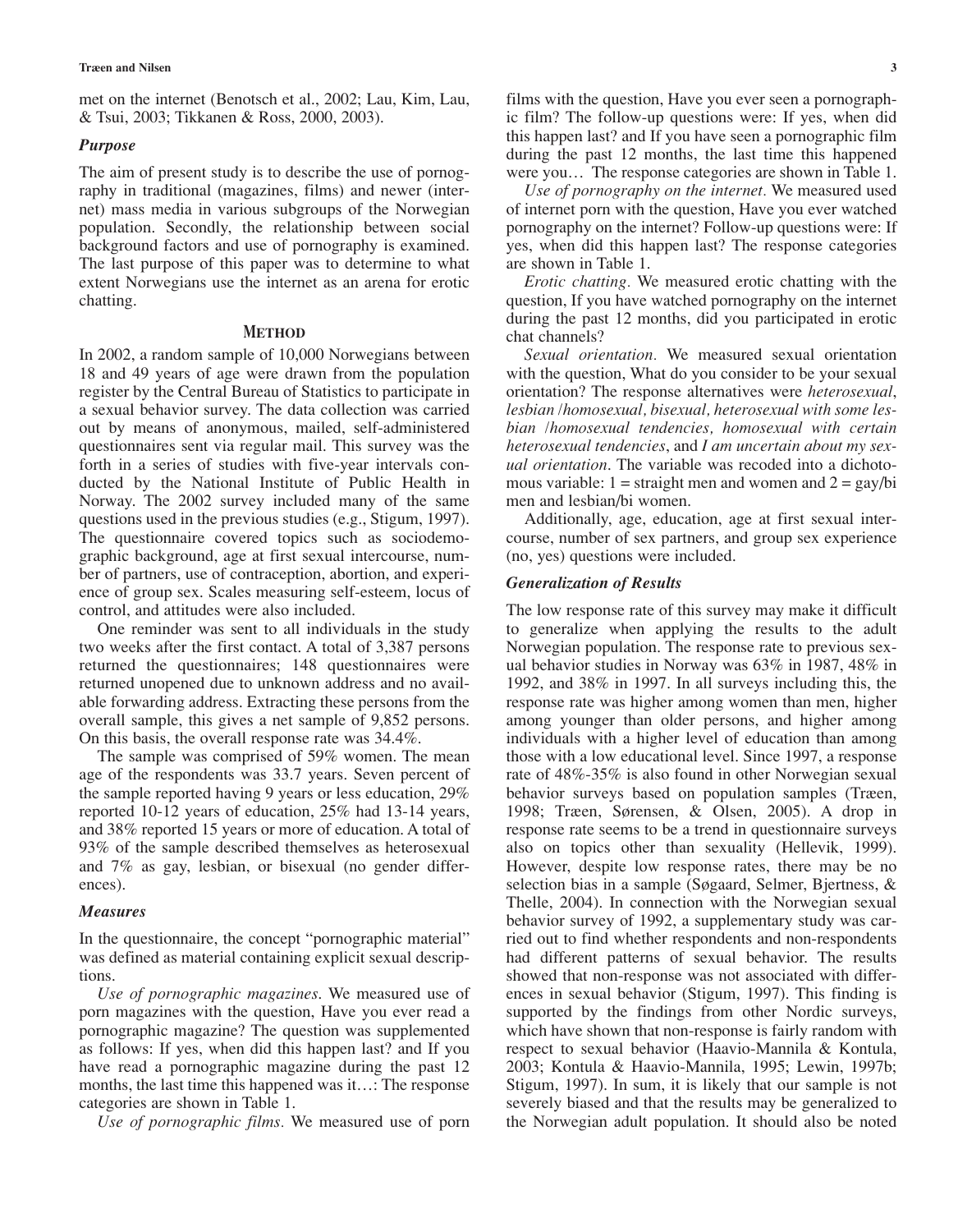| l'able 1. Use of Pornography in the Norwegian Population, by Gender, Sexual Orientation and Age Groups (percentages) |                                             |                                   |                                  |       |                                                   |                                       | Sexual orientation     |                                  |                                    |                                          |                                                    |                                                            |                                                      |                      |                                                           |                                                            |                                                    |                          |
|----------------------------------------------------------------------------------------------------------------------|---------------------------------------------|-----------------------------------|----------------------------------|-------|---------------------------------------------------|---------------------------------------|------------------------|----------------------------------|------------------------------------|------------------------------------------|----------------------------------------------------|------------------------------------------------------------|------------------------------------------------------|----------------------|-----------------------------------------------------------|------------------------------------------------------------|----------------------------------------------------|--------------------------|
|                                                                                                                      |                                             | Gender                            |                                  |       | <b>Men</b>                                        |                                       |                        | Women                            |                                    |                                          |                                                    | Men                                                        |                                                      | Age groups           |                                                           | Women                                                      |                                                    |                          |
|                                                                                                                      | $\overline{\mathbb{H}}$                     | <b>Men</b>                        | Women                            | Sign. | Straight Gay/Bi                                   |                                       | Sign.                  | Straight                         | Lesbian<br>Joi                     | Sign.                                    | 18-29                                              | 30-39                                                      | $40 - 49$                                            | Sign.                | 18-29                                                     | 30-39                                                      | $40 - 49$                                          | $\mathrm{Sign}.$         |
| Ever read a pornographic magazine<br>$\geq$<br>$\mathbf{II}$                                                         | 3380<br>82.5                                | 96.5<br>1384                      | 1989<br>72.9                     |       | 1259<br>07.0                                      | IOI<br>95.0                           | <b>Ns</b>              | 1843<br>72.5                     | 83.5                               | $\frac{*}{*}$                            | $94.1$<br>443                                      | $99.1$<br>457                                              | $96.3$<br>484                                        | $**\underset{3}{*}$  | $\frac{711.7}{749}$                                       | 73.5<br>669                                                | 73.1                                               | $\overline{\text{Ns}}$   |
| Time since having read a<br>pornographic magazine<br>$\geq$<br>$\leq 12$ months<br>$>12$ months                      | 2787<br>40.1<br>59.9                        | 1335<br>50.2<br>49.8              | 1448<br>30.8<br>C <sub>6</sub> 9 |       | 1221<br>48.9<br>51.1                              | $32.3$<br>67.7<br>96                  |                        | 1334<br>29.0<br>71.0             | IOI<br>$45.5$<br>$54.5$            |                                          | $\begin{array}{c} 37.6 \\ 62.4 \\ 418 \end{array}$ | $49.8$<br>$50.2$<br>$452$                                  | $465$<br>60.9                                        | $**\underset{**}{*}$ | $60.6$<br>39.4<br>538                                     | $\begin{array}{c} 71.0 \\ 29.0 \\ 490 \end{array}$         | $\begin{array}{c} 78.1 \\ 21.9 \\ 420 \end{array}$ | $**\underset{**}{*}$     |
| How the most recent magazine<br>was obtained                                                                         |                                             |                                   |                                  |       |                                                   |                                       |                        |                                  |                                    |                                          |                                                    |                                                            |                                                      |                      |                                                           |                                                            |                                                    |                          |
| $\leq$<br>Accidental<br>Others bought it<br>Bought it myself<br>II.                                                  | 1346<br>29.9<br>$35.7$<br>$34.3$            | $\frac{22.6}{255}$<br>755<br>49.9 | 990<br>33.2<br>49.3<br>17.5      | ***   | $0\angle 9$<br>27.9<br>49.6                       | 73<br>20.5<br>23.3<br>56.2            | $\mathbf{S}$           | $35.1$<br>$524$<br>0.044<br>15.8 | $\overline{\rho}$<br>31.1<br>14.8  | $\begin{array}{c} * \ * \ * \end{array}$ | $46.0$<br>$26.74$<br>$27.4$<br>$285$               | $\begin{array}{c} 53.1 \\ 18.6 \\ 28.3 \\ 258 \end{array}$ | $51.4$<br>$22.2$<br>$26.4$<br>$212$                  | $\mathbf{N}$         | $\begin{array}{c}\n 14.5 \\  50.6 \\  24.9\n \end{array}$ | $\begin{array}{c} 20.5 \\ 48.7 \\ 30.8 \\ 195 \end{array}$ | 140<br>$\frac{18.6}{47.9}$                         | $\mathbf{N}$             |
| Ever seen a pornographic film<br>$\geq$<br>$\overline{\mathbf{u}}$                                                   | $\begin{array}{c} 84.1 \\ 3375 \end{array}$ | $95.7$<br>1383                    | 76.1<br>1985                     |       | 1259<br>96.2                                      | IOI<br>94.1                           | $\overline{\text{Ns}}$ | $75.7$<br>1842                   | $85.1$ $\,$                        | ∗                                        | 96,24                                              | $97,2$<br>457                                              | $94,0$<br>483                                        | $\ast$               | $\begin{array}{c} 79.7 \\ 750 \end{array}$                | $73.8\phantom{1}$                                          | $73.9$<br>567                                      | $\boldsymbol{\varkappa}$ |
| When seen a film most recently<br>$\leq 12$ months<br>$N =$<br>$>12$ months                                          | $50.3$<br>$2823$<br>49.7                    | 1320<br>62.3<br>37.7              | $\frac{60.5}{1497}$ 1497         | ****  | 1207<br>9009<br>39.4                              | $82.1$<br>17.9                        | ****                   | $62.1$<br>37.9<br>1382           | 102<br>61.8<br>38.2                | ***                                      | $\frac{27.1}{72.9}$                                | $\begin{array}{c} 36.0 \\ 64.0 \\ 444 \end{array}$         | $\begin{array}{c}\n49.4 \\ 50.6 \\ 451\n\end{array}$ | ***                  | $50.3$<br>$59.7$<br>$595$                                 | $61.8$<br>$38.2$<br>$490$                                  | $\begin{array}{c} 73.8 \\ 26.2 \\ 412 \end{array}$ | ***                      |
| The most recent film was seen<br>$\geq$<br><b>Alone</b><br>With<br>With partner<br>friends                           | 1627<br>43.5<br>45.1<br>11.4                | 668<br>11.5<br>59.7               | 727<br>61.6<br>27.0<br>11.4      | ****  | 508<br>29.3<br>969<br>E                           | 62.0<br>$\varnothing$<br>15.2<br>22.8 | $\overline{S}$         | 650<br>$62.3\,$<br>26.9<br>10.8  | $\delta 7$<br>55.2<br>17.9<br>26.9 | $\mathbf{N}$ s                           |                                                    | $80.308$<br>$300$<br>$300$                                 | $61.376$<br>$32.492$<br>$262$                        | ****                 | $\begin{array}{c} 23,0 \\ 39,0 \\ 339 \end{array}$        | 329<br>29.97<br>232                                        | $\begin{array}{c} 25.3 \\ 70.4 \\ 151 \end{array}$ | ***                      |
| Ever watched porn on the internet<br>$\geq$<br>$\begin{array}{c} \hline \end{array}$                                 | 3377<br>33.9                                | 1384<br>63.1                      | 1986<br>13.6                     | ***   | 1258<br>63.2                                      | 73.3<br>101                           | $\ast$                 | $0\nmid 8\nmid$<br>$12.0$        | $\frac{39.7}{121}$                 | ***                                      | $\begin{array}{c} 77.9 \\ 443 \end{array}$         | 68.1                                                       | $\begin{array}{c} 44.8 \\ 484 \end{array}$           | $**\underset{3}{*}$  | $\frac{20.5}{750}$                                        | $\frac{12.3}{669}$                                         | $\frac{6.0}{567}$                                  | $**\n$                   |
| When watched porn on the internet most recently<br>$\geq$<br>$>12$ months<br>$\leq 12$ months                        | 1148<br>71.4<br>28.6                        | $\frac{24.1}{75.9}$               | 271<br>56.8<br>43.2              | ****  | $\sqrt{297}$<br>$24.6$<br>75.4                    | 85.1<br>74<br>14.9                    | $\overline{\text{N}}$  | 56.8<br>222<br>43.2              | $48\,$<br>58.3<br>41.7             | <b>Ns</b>                                | $\frac{25.5}{74.5}$<br>345                         | $\begin{array}{c} 19.2 \\ 80.8 \\ 313 \end{array}$         | $\begin{array}{c} 29.0 \\ 71.0 \\ 217 \end{array}$   | ∦                    | $42.6$<br>$57.4$<br>$155$                                 | $45.1$<br>$54.9$<br>$82.34$                                | $41.2$<br>58.8                                     | $\mathbf{N}$             |
| Erotic chat during the past 12 months<br>$\geq$                                                                      | 818<br>13.8                                 | <b>662</b><br>11.6                | $\frac{23.4}{154}$               | ****  | $\mathop{\mathbb{S}}\limits_{\widetilde{\omega}}$ | $\mathcal{O}$<br>43.5                 | ****                   | 126<br>18.3                      | 28<br>46.4                         | ****                                     | $13.6$<br>$257$                                    | $\begin{array}{c} 10.3 \\ 252 \end{array}$                 | $\frac{10.5}{I53}$                                   | $_{\rm ns}$          | 23.6<br>89                                                | $\frac{24.4}{45}$                                          | $\frac{20.0}{20}$                                  | $\overline{\text{Ns}}$   |
| Note. Tested for statistically significant group differences by means of Chi-square test.<br>p < 0.001               |                                             |                                   |                                  |       |                                                   |                                       |                        |                                  |                                    |                                          |                                                    |                                                            |                                                      |                      |                                                           |                                                            |                                                    |                          |

Table 1. Use of Pornography in the Norwegian Population, by Gender, Sexual Orientation and Age Groups (percentages)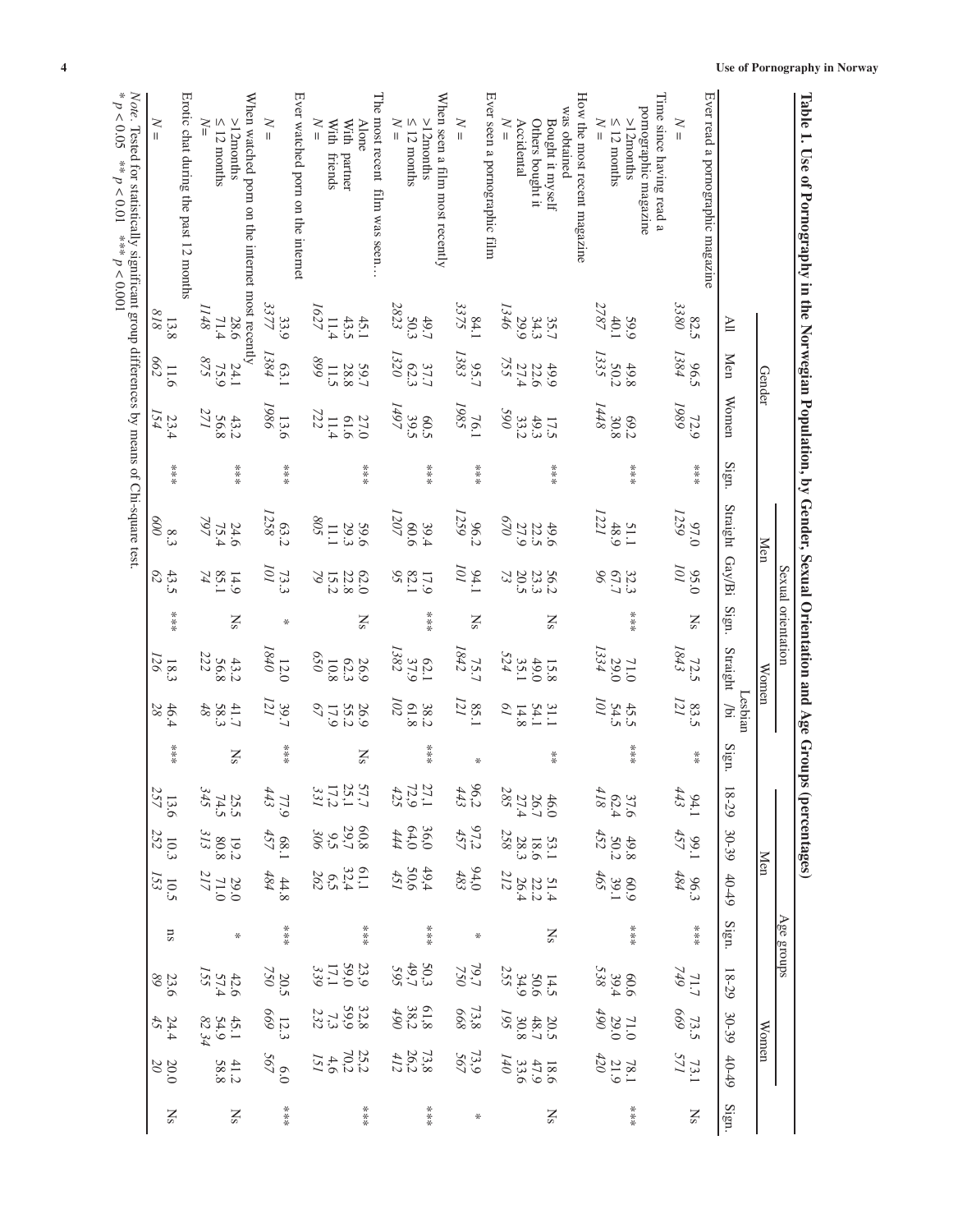that to adjust for possible sample bias, gender, age, and level of education were included in all multivariable analysis as covariates.

## *Statistical Methods*

All analyses of the data were carried out using SPSS 13.0 for Windows. The relationship between the dependent variable(s), and a selected set of predictor variables were studied using multivariable logistic regression analysis. All continous variables were initially categorized to decide if the variable could be entered as continuous in the model. Plotting the estimated regression coefficients of the categorised variable against the category midpoints did this. As a result age, number of partners, and age at first intercourse were entered as continuous covariates in the logistic model.

The adjusted effects are expressed in odds ratios (OR). An OR of less than 1 indicates reduced likelihood for having used pornography, and an OR higher than 1 indicates an increased likelihood. Since the outcomes studied are common, the odds ratios may be much larger than their corresponding relative risks, and some care must be taken in the interpretation. The estimates are presented with 95% confidence intervals (CI). To adjust for possible confounding, gender, age, and level of education were included in all multivariable analysis as covariates.

## **RESULTS**

Table 1 shows the percentage of the respondents who reported exposure to pornographic magazines, films, and pornography on the internet and erotic chatting during the past 12 months.

A total of 83% of the participants reported they had read a pornographic magazine at some point of their life. A higher percentage of men than women reported exposure to pornographic magazines. More men than women reported they had bought the magazine themselves, and twice as many women as men claimed others had bought the magazine. More gay/bi men and lesbian/bi women than straight men and women reported exposure to pornographic magazines and reported having read one during the past 12 months. It was more common for lesbian/bi women than straight women to have bought the magazine themselves. Furthermore, a higher percentage of younger men and women than older men and women reported that they had read a pornographic magazine during the past 12 months.

A total of 84% reported having seen a pornographic film. More men than women reported exposure to films, and a higher percentage of men reported exposure during the past 12 months. More men than women reported that they had seen the most recent film alone, and more women than men said they saw the film in the company of their partner. There were statistically significant differences between straight men and women and gay/bi men and lesbian/bi women in the reporting of exposure to pornographic films. More gay/bi men and lesbian/bi women than straight respondents reported having seen a pornographic film. In men, the percentage reporting exposure to films was highest in the age groups 30 to 39 years (97%). Among women the exposure was highest in the group of 18-to-29 year-olds (80%). Among both men and women, the percentage that reported having seen a pornographic film during the past 12 months was highest in the youngest age group. A higher percentage of the older respondents reported that they had seen the most recent film in the company of a partner than did younger respondents.

As shown in Table 1, 32% of the respondents reported having watched pornography on the internet. More men than women reported that they had watched pornography on the internet. More gay/bi men and lesbian/bi women than straight persons reported that they had watched pornography on the internet. There were also differences in the reporting between respondents of the various age groups. The percentage that reported exposure to porn on the internet was highest in the group of 18- to 29-yearolds, both for males and females.

Among respondents who watched pornography on the internet in the last 12 months, 14% indicated having also engaged in erotic online chatting. More women than men claimed they had been chatting. Also, more gay/bi men than straight men said they had participated in erotic chatting. A similar difference was found when comparing lesbian/bi women with straight women. There were no statistically significant differences between men and women in the different the age groups. A total of 28% of those who reported that they had participated in erotic chatting on the internet during the past 12 months claimed they met their most recent sex partner via the internet.

Table 2 shows the results from four multivariable logistic regression analyses of exposure to pornography. The following covariates were included in the model: gender, age and level of education, sexual orientation, age of first sexual intercourse, number of sex-partners, and group sex experience. Participants with experience with group sex had used magazines twice as much (OR=2.4, CI=1.3-4.3). Exposure to magazines increased with a factor of 1.05 for every unit's increase in number of sex partners, meaning, for instance, that at person with 10 partners would have about 60% more magazine use than a person with one partner. The likelihood of having read a pornographic magazine decreased with a factor of 0.9 for every units increase in level of education and with a factor of 0.9 for every unit's increase in age at coital debut.

Exposure to pornographic films was considerably higher for men compared to women  $(OR = 10.6)$  and for those who had had group sex compared to those who did not (*OR* = 4.5). Exposure to pornographic films increased with a factor of 1.1 for every unit's increase in number of sex partners. The likelihood of having seen a pornographic film decreased with a factor of 0.8 for every unit's increase in level of education, with a factor of 0.9 for every unit's increase in age at coital debut, and with a factor of 0.98 for every year's increase in age.

Exposure to pornography on the internet was considerably higher for men compared to women  $(OR = 17.4)$ , and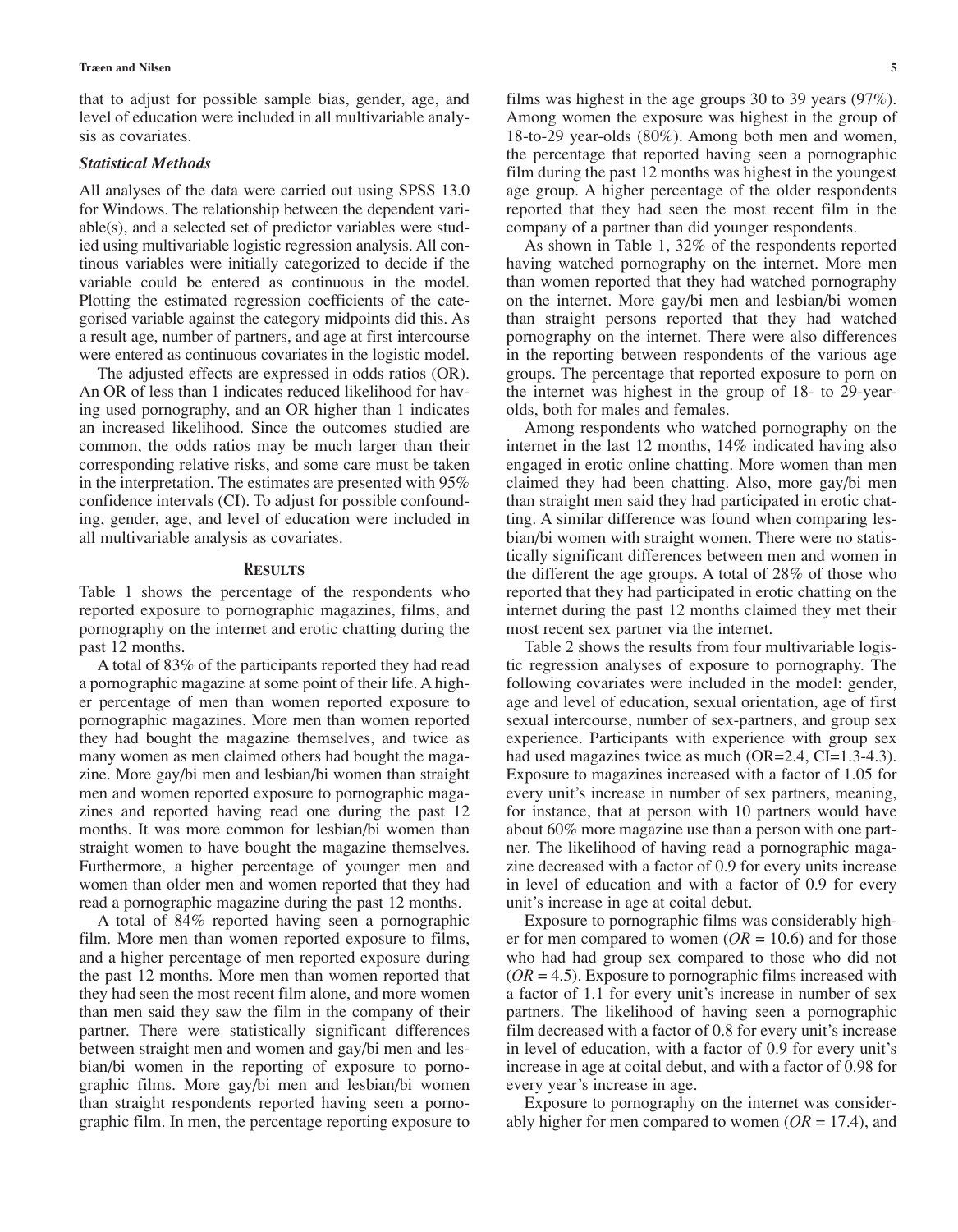|                                                                   |                  |                        | Ever read a porno<br>graphic magazine | Ever seen a<br>pornographic film |               |                        | Exposure to pornography<br>on the internet |                    |                   | Participation in erotic chat<br>channels on the internet |              |                        |
|-------------------------------------------------------------------|------------------|------------------------|---------------------------------------|----------------------------------|---------------|------------------------|--------------------------------------------|--------------------|-------------------|----------------------------------------------------------|--------------|------------------------|
|                                                                   | $\boldsymbol{N}$ | OR                     | <b>CI</b>                             | $\boldsymbol{N}$                 | <b>OR</b>     | <b>CI</b>              | $\boldsymbol{N}$                           | OR                 | <b>CI</b>         | N                                                        | OR           | <b>CI</b>              |
| Gender                                                            |                  |                        |                                       |                                  |               |                        |                                            |                    |                   |                                                          |              |                        |
| Women 1736                                                        |                  | Men 1195 16.66<br>1.00 | $(11.09 - 25.03)$                     | 1195<br>1735                     | 10.61<br>1.00 | $(7.38 - 15.26)$       | 1733                                       | 1193 17.39<br>1.00 | $(14.00 - 21.88)$ | 595<br>139                                               | 1.00         | $0.55$ $(0.32 - 0.94)$ |
| Age<br>(in one year's<br>increase)                                | 2931             | 1.01                   | $(0.99-1.02)$                         | 2930                             | 0.98          | $(0.97 - 1.00)$        | 2926                                       | 0.92               | $(0.91 - 0.93)$   | 734                                                      |              | $0.97$ $(0.94 - 0.99)$ |
| Level of education<br>(in one unit's<br>increase)                 | 2931             | 0.87                   | $(0.78 - 0.98)$                       | 2930                             |               | $0.82$ $(0.72 - 0.92)$ | 2926                                       | 1.42               | $(1.28 - 1.58)$   | 734                                                      |              | $1.14$ $(0.88 - 1.48)$ |
| Sexual orientation                                                |                  |                        |                                       |                                  |               |                        |                                            |                    |                   |                                                          |              |                        |
| Straight 2753<br>Gay/Lesbian/Bi                                   | 178              | 1.00<br>1.43           | $(0.82 - 2.49)$                       | 2752<br>178                      | 1.00<br>1.24  | $(0.68 - 2.27)$        | 2748<br>178                                | 1.00<br>2.40       | $(1.64 - 3.53)$   | 659<br>75                                                | 1.00         | $4.40$ $(2.47 - 7.83)$ |
| Experience of                                                     |                  |                        |                                       |                                  |               |                        |                                            |                    |                   |                                                          |              |                        |
| group sex<br>Yes                                                  | No 2586<br>345   | 1.00<br>2.37           | $(1.30 - 4.33)$                       | 2585<br>345                      | 1.00<br>4.49  | $(1.79-11.28)$         | 2581<br>345                                | 1.00<br>2.06       | $(1.50 - 2.81)$   | 577<br>157                                               | 1.00<br>2.89 | $(1.68 - 4.96)$        |
| Age at first sexual<br>intercourse<br>(in one year's<br>increase) | 2931             | 0.88                   | $(0.85 - 0.92)$                       | 2930                             | 0.85          | $(0.82 - 0.89)$        | 2926                                       | 0.98               | $(0.95 - 1.02)$   | 734                                                      |              | $1.02$ $(0.93 - 1.11)$ |
| Number of sex<br>partners<br>(in one unit's                       |                  |                        |                                       |                                  |               |                        |                                            |                    |                   |                                                          |              |                        |
| increase)                                                         | 2931             | 1.05                   | $(1.03 - 1.07)$                       | 2930                             | 1.08          | $(1.05 - 1.10)$        | 2926                                       | 1.02               | $(1.01 - 1.03)$   |                                                          |              | 734 1.02 (1.00-1.03)   |

**Table 2. Exposure to Pornographic Materials Among 18- to 49-Year-Old Norwegians, by a Selected Set of Predictor Variables.** 

*Note.* The triplet of columns shows the results from a multivariable logistic regression analysis: Odds ratios (*OR*) with 95% confidence intervals (CI).

nearly twice as high for those who had had group sex compared to those did not  $(OR = 2.1)$ , and about twice as high for gay/lesbian/bi persons compared to straight men and women  $(OR = 2.4)$ . Exposure to porn on the internet increased with a factor of 1.02 for every unit's increase in number of sex partners and with a factor of 1.4 for every unit's increase in level of education. The likelihood of having viewed porn on the internet decreased with a factor of 0.9 for every year's increase in age.

Chatting on the internet decreased by a factor of 0.6 in men compared to women, increased with a factor of nearly 2.9 in those who had had group sex compared to those who had not had it, and increased with a factor of 4.4 in gay/bi men and lesbian/bi women compared to straight men and women. Chatting experience increased with a factor of 1.02 for every unit's increase in number of sex partners. The likelihood of having chatted decreased with a factor of 0.97 for every year's increase in age.

## **DISCUSSION**

This study described and analyzed the use of pornography in Norway. The results showed that the majority of Norwegians aged 18 to 49 years have been exposed to pornography. Women's use of pornography seemed more connected to their partners' use. Compared to men, more of the women that had watched pornography on the internet during the past 12 months had also participated in erotic chatting. Use of pornography varied between respondents of different sexual orientation. Gender was the most significant variable for the prediction of use of pornography. Level of education predicted exposure to pornography on the internet, in magazines, and in films. Age predicted use of the internet to watch pornography and to chat. Furthermore, number of sex partners was associated with use of pornography in all media, and coital debut age was associated with use of pornography in magazines and films.

#### *Cross-Cultural Comparison*

Our results have many similarities to the findings from other Swedish, Finnish, and Norwegian studies of pornography. However, direct comparison is problematic due to sample differences, for instance, with regard to age composition. The Swedish and the Finnish survey comprised 18- to 74-year-olds (Haavio-Mannila & Kontula, 2003; Lewin, 1997a), and Træen et al*'s* survey (2004) comprised 15- to 91-year-olds. All these surveys showed that the exposure to pornography decreased with increasing age. It can therefore reasonably be expected that the percentage of the population exposed to pornography is lower in these studies compared to our study. In Lewin's (1997a) survey, people never exposed to pornography were included in the analysis, whereas in our analyses this group was excluded. A third problem deals with the year of the data collection.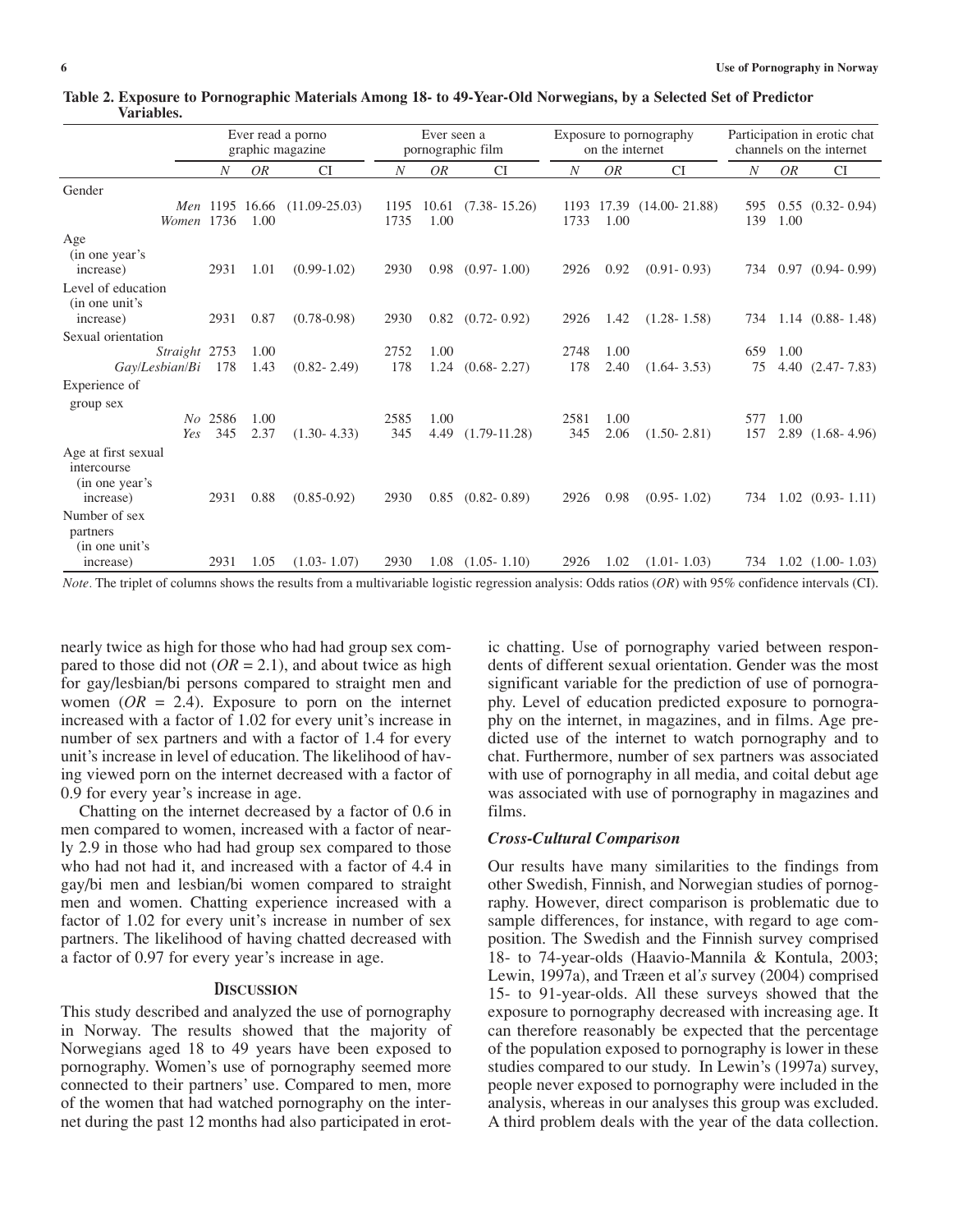The Swedish survey was carried out in 1996, and the Norwegian and the Finnish surveys in 2002. A timespan of 6 years may be of importance both for attitudes and use of pornography. The Finnish study showed that between 1992 and 1999, the attitudes toward pornography became more positive and consumption of pornography increased.

In this survey, one in three respondents (34%) reported having watched pornography on the internet, compared to 24% in Træen et al.'s study (2004). The difference is most likely due to differences in age composition between the two samples. Of respondents exposed to pornography on the internet, 71% reported that they had watched pornography during the past 12 months. Accordingly, a smaller percentage of the population has been exposed to pornography on the internet than through other media. However, a higher percentage of the internet users seemed to watch pornography regularly. Goodson et al. (2003) found that 44% of a sample of U.S. students reported that they had watched pornography on the internet. Frequent use of the internet to watch pornography and to chat was reported only by a minority of the students. Thus, the findings both from our study and from Goodson et al.'s study point to the existence of a large minority group of the population who use the internet to watch pornography and a subgroup of these use the internet for erotic chatting. However, the actual size of the latter group may be larger than what was found in our study.

The question about erotic chatting was put forward only to respondents who had watched pornography on the internet during the past 12 months. This represents a limitation. At the time the questionnaire was developed the researchers were not aware that by formulating the question in this way, they would exclude the respondents that do not watch pornography but still participate in erotic chatting on the internet. Exposure to pornography on the internet was wrongly assumed to be the gateway to erotic chat channels. The consequence may have been that a large number of respondents, particularly female, who use erotic chat channels, but do not watch pornography on the internet have been eliminated.

## *Explaining Differences*

People with lower levels of education reported more exposure to pornography in magazines and films and less exposure to porn on the internet than individuals with higher education. This result was not confirmed in Haavio-Mannila and Kontula's (2003) study, which showed that use of pornography in magazines and films was more common among persons with high education. However, since the general use of the internet is more widespread among people with high education (Central Bureau of Statistics, 2003), it is not surprising that those in our study with high education watch more pornography on the internet than those with low education. It should be noted that we do not have any information about the percentage of the sample that has access to the internet.

Number of sex partners and experience with group sex predicted exposure to pornography in all medias, and an

early coital debut increased the likelihood of having been exposed to pornography in magazines and films. Haavio-Mannila and Kontula (2003) found a positive relationship between early coital debut and frequent use of pornography in the latter medias. The findings point to the existence of a small group of particularly sexually active persons in the population, which through various forms of sexual activity are experimenting and seek novelty in their sexlives.

The likelihood of exposure to pornographic films increased with increasing age for both genders and increased with increasing age for men with regard to magazines. However, the younger respondents most frequently reported exposure to porn on the internet. Persons in the youngest age groups reported more frequent use of pornography in all media compared to those older. This finding corresponds to the findings from Sweden and Finland (Haavio-Mannila & Kontula, 2003; Lewin, 1997a). One reason may be that more of the older than the younger respondents are established in couple relationships. The Finnish study showed that use of pornography was less frequent among married men and women than among single men and those in less permanent relationships.

Age did not predict exposure to pornography in magazines and films. The internet was the younger respondents' medium, both with regard to porn and chatting. This result could reasonably be expected, as internet is the medium of the younger segments of the population (Central Bureau of Statistics, 2003). Additionally, Cooper et al. (2003) found that more of the young than of the old respondents reported using the internet as a sexual arena. Cooper (1998) identified three factors of importance in explaining people's use of the internet to enhance their sexlife. He called the factors *access, affordability,* and *anonymity,* also referred to as *the triple A-engine.* King (1999) added a fourth factor—*acceptability*. Tikkanen and Ross (2003) suggested *approximation* as a fifth explanatory factor. The widespread use of the internet as a sexual arena among young people may partly be explained in terms these factors. More younger than older people have *access* to the internet for instance, through education or work. Older individuals may hesitate more than younger persons to learn new technology and have a harder time keeping up with the development. For individuals who are in a stage of exploring and experimentation with their identity and sexuality (Tikkanen & Ross, 2003), the possibility to be *anonymous* may create the security necessary to allow for experimentation (*approximation*). That use of the internet is widespread among young people may also generate a higher *acceptance* for using the internet also as a sexual arena than would be the case among older individuals.

Use of pornography is likely to be the result of a complex interaction process between personal, behavioral, and environmental determinants. Which of these determinants are dominant is subject to change. Time represents changing environments. However, an individual's personal values and aims may not necessarily change with changing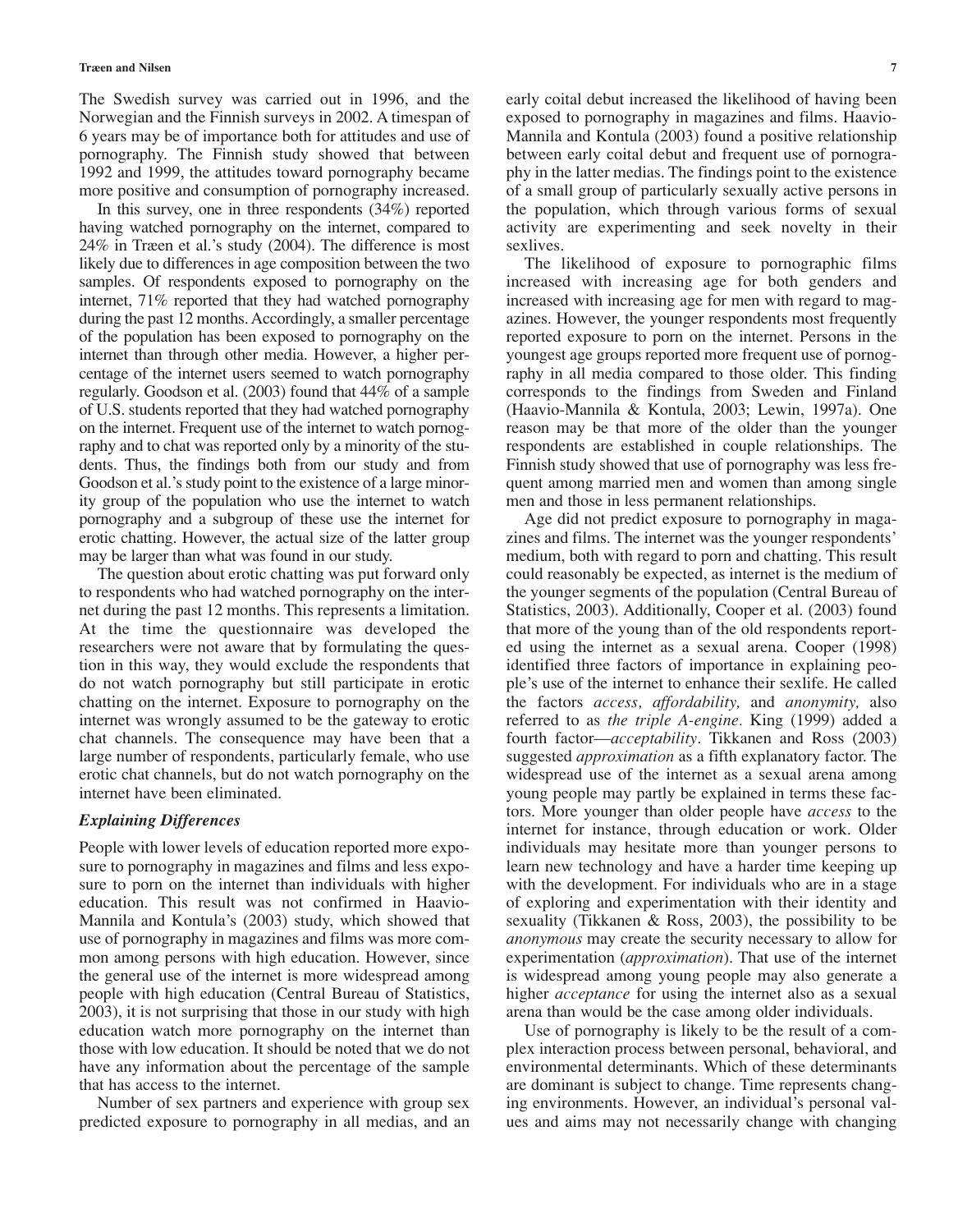environments (Bandura, 1986, 1994). The oldest respondents in our study were born in 1954 and the youngest in 1984. Expressions of sexuality are likely to have changed radically in this timespan. That older people use less pornography than younger people may indicate that the interest in pornography decreases with age. Another explanation may be that the attitudes toward pornography were shaped in a period when the view upon pornography and sexuality was more restrictive than now.

More men than women reported use of pornography in all media. The majority of women reported that they saw their most recent pornographic film in the company of their partner, and most women reported either that others had bought the most recent porn magazine they read or that this was a magazine they accidentally came across. These findings support the conclusion of Lewin (1997a) and Haavio-Mannila and Kontula (2003) that women's use of pornography is connected to a male partner's use. Another finding that may that may explain men's higher use of porn is that contrary to women, men seem to use pornography when masturbating alone (Haavio-Mannila & Kontula, 2003; Lewin, 1997a). A meta-analysis by Oliver and Hyde (1993) showed that the greatest gender difference in sexual activity was masturbation. Men masturbate more often than women. At the same time, there seems to be a relationship between masturbation and use of pornography in the sense that those who frequently masturbate use more pornography (Haavio-Mannila & Kontula, 2003).

There may be several explanations as to why women do not use pornography to the extent men do, and why pornography do not seem to have the same appeal for women as it does for men. Men and women relate to different social and sexual realities. The ability to experience pleasure in relation to sexually explicit material is dependent on having been socialized to positive thoughts and feelings about sexuality (Beggan & Allison, 2003). That women do not seem to find pornography as appealing as men may indicate that women are socialized to perceive their own sexuality on a "Madonna-Whore" dichotomy (Tanenbaum, 2000). It may further suggest that women are socialized to perceive pornography in terms of morality rather than as a means to achieve sexual arousal (Beggan & Allison). This has been demonstrated in studies that show that women become physiologically activated by watching pornography even though they do not feel aroused (Pearson & Pollack, 1997).

Women's sexuality is subject to more restrictions than men's sexuality (Baumeister & Twenge, 2002; Murnen & Stockton, 1997). It seems the environment has a stronger influence upon female sexuality than upon male sexuality. Furthermore, the relative importance of personal and behavioral determinants compared to social factors seems less influential for women than for men. The type of environmental structure associated with the expressions of sexuality, will accordingly also influence the perception of use of pornography as socially acceptable. Double stan-

dards, norms, and expectancies regarding how women should express their sexuality can be described in accordance with what Bandura (2001) called an *imposed environment*. In an imposed environment, the individual has little degree of control and influence over his or her own behavior. A woman with positive attitudes toward pornography and who has experienced becoming sexually aroused by pornography may desist from using pornography because she does not perceive social support for the behavior. In this case, social determinants become relatively more important than personal determinants. On the other hand, when the woman is positioned within the context of a committed relationship with a partner who enjoys pornography, her pleasure related to pornography may be perceived as more legitimate.

We found that more men than women reported having used the internet to watch pornography. However, more women than men claimed they had participated in erotic chatting. This result corresponds to Cooper et al.'s (2003) study from Sweden. Men and women seem to use the internet as a sexual arena differently. Women seem to prefer interactive activities, whereas men seem to prefer individual activities (Cooper et al., 2003; Ferree, 2003; Goodson et al, 2001). One possible explanation for this deals with the possible risks a woman face in a real life sexual encounter with a stranger (Cooper et al, 2000; Podlas, 2000). Women may feel more in control on the internet, and can more easily withdraw from unpleasant meetings than in face-to-face situations. Traditional gender roles may also be challenged, and women may experience increased opportunity to take control and lead in sexual situations while using the internet (Leiblum, 2001).

More gay/bi men and lesbian/bi women than straight people reported exposure to pornography in all media. They additionally reported more frequent use. The difference was particularly noticeable between lesbian/bi women and straight women and in relation to use of the internet to watch pornography and chat. This could imply that lesbian/bi women are more partner-independent in their use of pornographic materials than straight women. Few studies compare the sexual behavior of straight persons, gay men and lesbian women, and bisexual persons. A study by Træen, Stigum, and Sørensen (2002) showed that bisexuals tended to be more sexually active, explorative, and varied in their sexual behavior than straight persons, gay men, and lesbian women. A study by Ross and Kauth (2002) also showed that gay men were more sexually active than straight men.

Gay, lesbian, or bisexual orientation predicted the amount of pornography watched on the internet and the level of participation in erotic chatting. The differences in use of the internet to watch pornography, and chatting between persons of different sexual orientation have not previously been studied in representative, nationwide, population samples. It is therefore difficult to find studies for comparison. However, our findings support previous hypothesis that gay/bi men and lesbian/bi women use the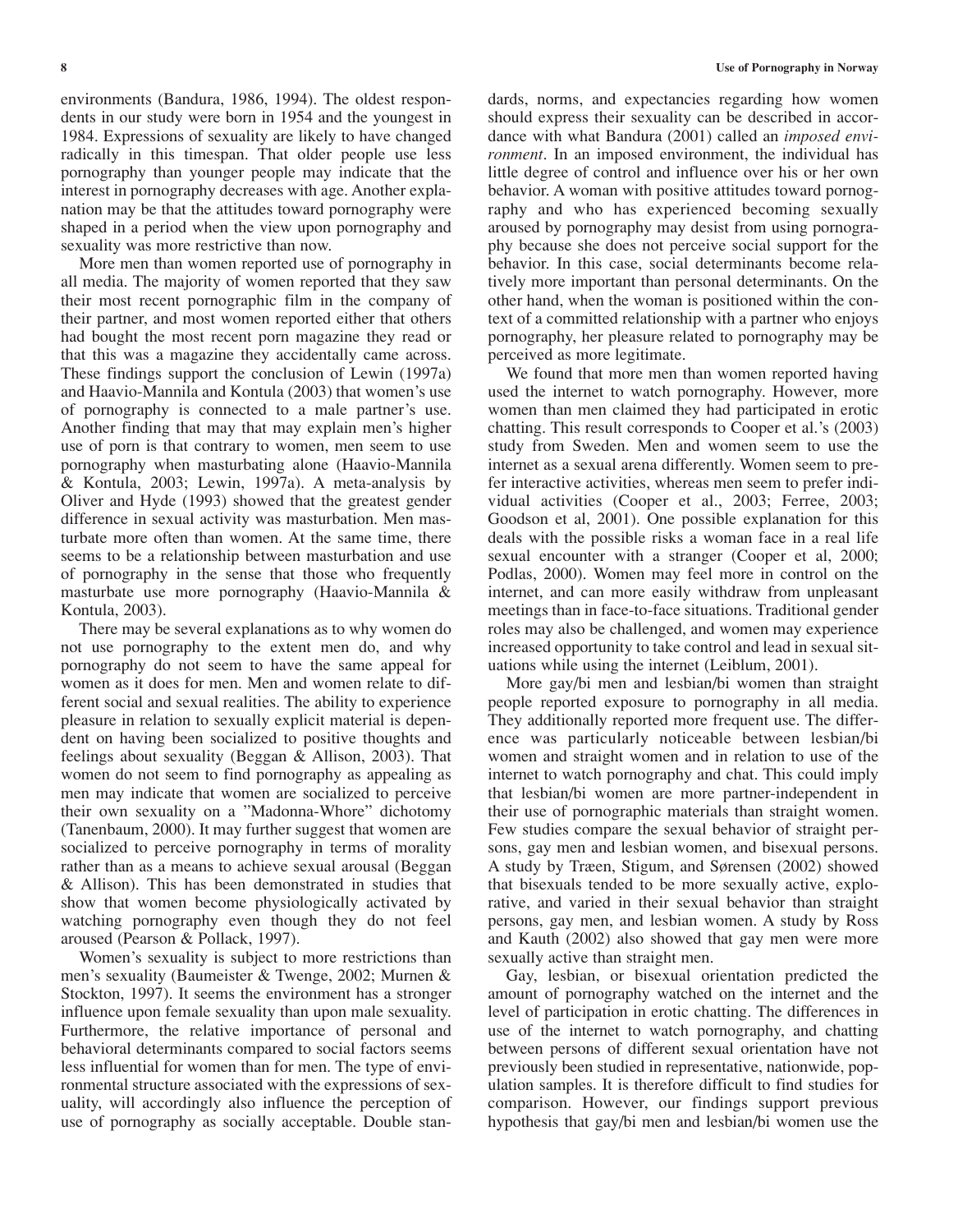internet as a sexual arena more than other demographic groups (Benotsch et al, 2002; Lau et al*.*, 2003; Tikkanen & Ross, 2000). According to Heinz et al. (2002), the internet has qualities that make it particularly attractive to marginalized groups. The internet makes it possible to find others in the same situation and thereby find a social community it is difficult to find in the real life (Alexander, 2002; Goodson et al, 2001; McKenna & Bargh, 2000). Support from others in similar situations and the feeling of community may contribute to the individual's strength to visualize his or her marginalized identity in real life (Alexander; Munt et al, 2002). Marginalized groups have relatively few places to meet in the open with no fear of negative social consequences. The *anonymity* on the internet makes it possible to express one's sexual preferences without fear social stigmatisation (Benotsch et al., 2002; Rhodes, DiClemente, Cecil, Hergenrather, & Yee, 2002; Tikkanen & Ross, 2003). Thus, *the triple A-engin*e also seems to fit gay/bi men's and lesbian/bi women's use of the internet as a sexual arena. The social acceptance of use of the internet as an arena to find new partners may be higher among gay/bi men and lesbian/bi women than among straight men and women (Braun-Harvey, 2003). Accordingly, the *acceptability* factor becomes an explanation for the special relevance of internet use for these groups (King, 1999). The *approximation* factor also seems relevant, particularly for bisexuals. Tikkanen and Ross (2003) found that the majority of the participants in chat rooms for men who have sex with men were bisexual men. For them, the internet represented a secure route to male sexual contacts without having to reveal identities or having to frequent gay bars. The internet provided *approximation* and experimentation with own sexual preferences without feeling obliged to change identity. The internet functions as a place of refuge for gay/bi men and lesbian/bi women where their sexuality is the norm and not the exception.

According to Bandura (1994), mass media has actively affected the social construction of sexuality worldwide. As sexuality to a large extent is a private affair, the mass media receives an important role in reflecting the expressions of sexuality in the public sphere. The media tells people of right and wrong, normal and abnormal. In this way the media contributes to maintaining and reinforcing valid social norms of sexual behavior (Bandura, 1994; Brown, 2002; Goodson et al., 2001). How pornography is presented in various mass media is likely to have an impact on its use. If the mass media emphasizes negative aspects of pornography, it is likely to contribute to a reduction in consumption. When the mass media presents use of pornographic as attractive and enriching, this may legitimise the use of pornography.

This study may function as a point of departure for further research on use of pornography and on the internet as a sexual arena. As the use of the internet is increasing in the population, the use of the internet as a sexual arena is likely to gain terrain as well. We need to have more knowledge to understand the effect of this development.

#### **REFERENCES**

- Alexander, J. (2002). Queer webs: Representation of LGBT people and communities on the world wide web. *International Journal of Sexuality and Gender Studies, 7*(2–3), 77–83.
- Bandura, A. (1986). Social foundations and thoughts and action: A social cognitive theory. New Jersey: Prentice Hall.
- Bandura, A. (1994). Social cognitive theory of mass communication. In J. Bryant & D. Zillman (Eds.), *Media effects: Advances in theory and research* (s. 61–90). Hillsdale, NJ: Lawrence Erlbaum.
- Bandura, A. (2001). Social cognitive theory: An agentic perspective. *Annual Psychological Review, 52,* 1–26.
- Bargh, J. A., & McKenna, K. Y. A. (2004). The internet and social life. *Annu Rev Psychol, 55*, 573–590.
- Baumeister, R. F., & Twenge, J. M. (2002). Cultural suppression of female sexuality. *Review of General Psychology, 6*(2), 166–203.
- Beggan, J. K., & Allison, S. T. (2003). Reflexivity in the pornographic films of Candida Royalle. *Sexualities, 6*(3–4), 301–324.
- Benotsch, E. G., Kalichman, S., & Cage, M. (2002). Men who have met sex partners via the internet: Prevalence, predictors, and implications for HIV prevention. *Archives of Sexual Behavior, 31*(2), 177–183.
- Braun-Harvey, D. (2003). Culturally relevant assessment and treatment for gay men's online sexual activity. *Sexual and Relationship Therapy, 18*(3), 371–384.
- Brown, J. D. (2002). Mass media influences on sexuality. *The Journal of Sex Research, 39*(1), 42–45.
- Central Bureau of Statistics. (2003). Norwegian media barometer. Oslo, Norway.
- Cooper, A. (1998). Sexuality and the internet: Surfing into the new millennium. *Cyberpsychology and Behavior, 1,* 187–194.
- Cooper, A. (2002). Introduction. Internet: The next sexual revolution. In A. Cooper (Ed.), *Sex and the internet: A guidebook for clinicians.* New York: Brunner-Routledge.
- Cooper, A., & Griffin-Shelley, E. (2002). The internet: The next sexual revolution. In A. Cooper (Ed.), *Sex and the internet: A guidebook for clinicians.* New York: Brunner-Routledge.
- Cooper, A., Månsson, S. A., Daneback, K., Tikkanen, R., & Ross, M. W. (2003). Predicting the future of internet sex: Online sexual activities in Sweden. *Sexual and Relationship Therapy, 18*(3), 277–291.
- Ferree, M. C. (2003). Women and the web: Cybersex activity and implications. *Sexual and Relationship Therapy, 18*(3), 385– 393.
- Gossett, J. L., & Byrne, S. (2002). "Click here." A content analysis of internet rape sites. *Gender and Society, 16*(5), 689–709.
- Goodson, P., McCormick, D., & Evans, A. (2001). Searching for sexually explicit materials on the internet: An exploratory study of college students' behavior and attitudes. *Archives of Sexual Behavior, 30*(2), 101–118.
- Griffin-Shelley, E. (2003). The internet and sexuality: A literature review— 1983–2002. *Sexual and Relationship Therapy, 18*(3), 355–369.
- Haavio-Mannila, E., & Kontula, O. (2003). *Sexual trends in the Baltic sea area.* Helsinki: Publication of the Population Research Institute.
- Heinz, B., Gu, L., Inuzuka, A., & Zender, R. (2002). Under the rainbow flag: Webbing global gay identities. *International Journal of Sexuality and Gender Studies, 7*(2–3), 107–123.
- Hellevik, O. (1999). Noen forskningsetiske problemer innenfor kvantitativ metode [Some ethical problems in research using quantitative methods]. In Etikk og metode [Ethics and method]. Oslo, Norway: The National Committees for Research Ethics Norway. Series 12, pp. 37–48.
- King, S. A. (1999). Internet gambling and pornography: Illustrative examples of the psychological consequences of communication anarchy. *CyberPsychology and Behavior, 2,* 175–193.
- Kontula, O., & Haavio-Mannila, E. (1995). *Sexual pleasures. Enhancement of sex life in Finland, 1971–1992.* Vermont: Dartmouth Publishing Company.
- Kutchinsky, B. (1988). Erotikk, erotika og pornografi: Et essay om køn, kultur, kjærlighed og kiosklitteratur [Erotisism, erotica, and pornography. An essay on gender, culture, love and romantic literature]. *Nordisk Sexologi*, *6*, 108–128.
- Lau, J. T. F., Kim, H. K., Lau, M., & Tsui, H. Y. (2003). Prevalence and risk behaviors of Chinese men who seek same-sex partners via the internet in Hong Kong. *AIDS Education and Prevention, 15*(6), 516–528.
- Leiblum, S. R. (2001). Women, sex and the internet. *Sexual and Relationship Therapy, 16*(4), 389–405.